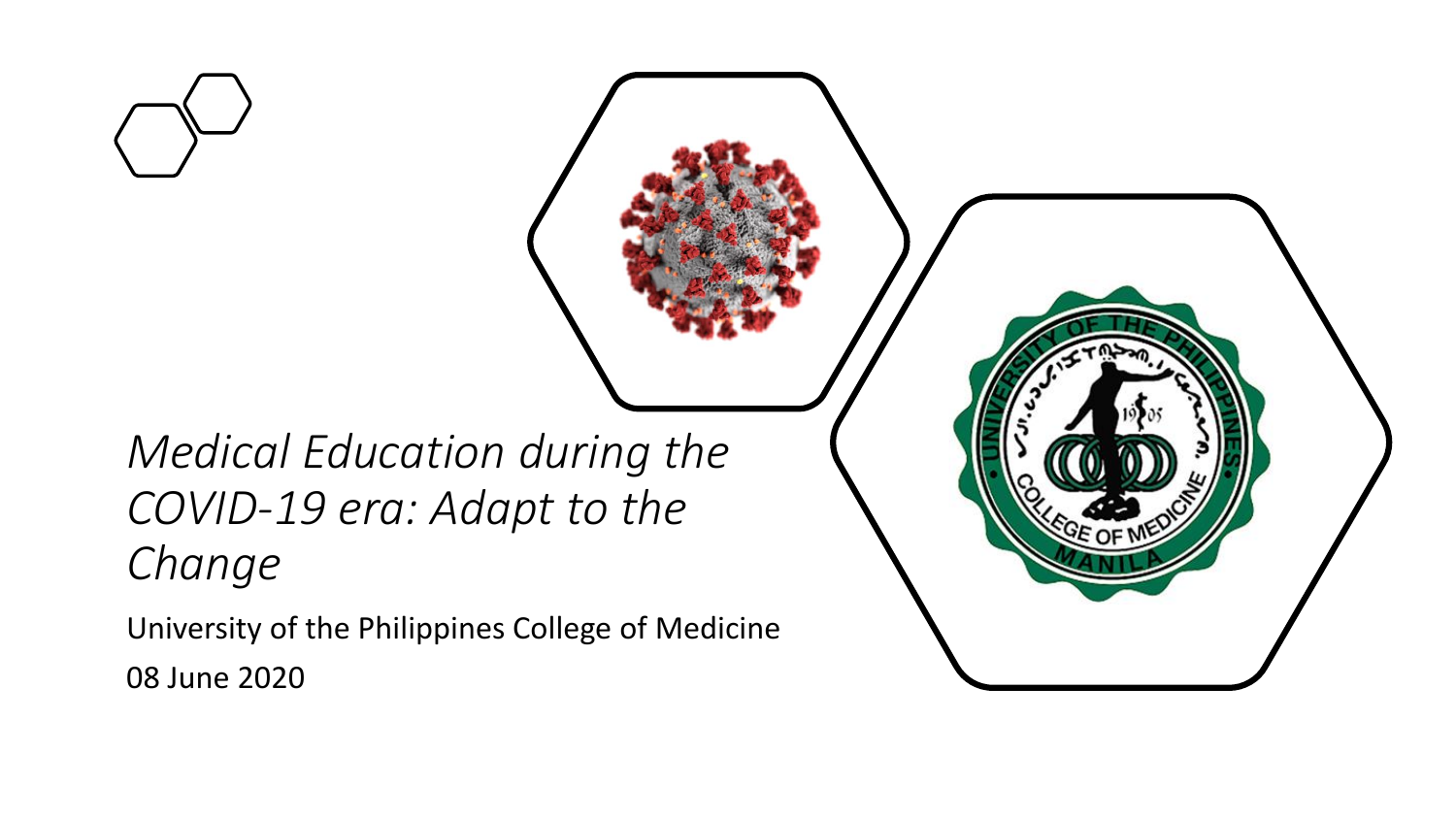### **Outline**

- Effects on education during community quarantine
- Challenges
- Strategies for transitioning to flexible learning

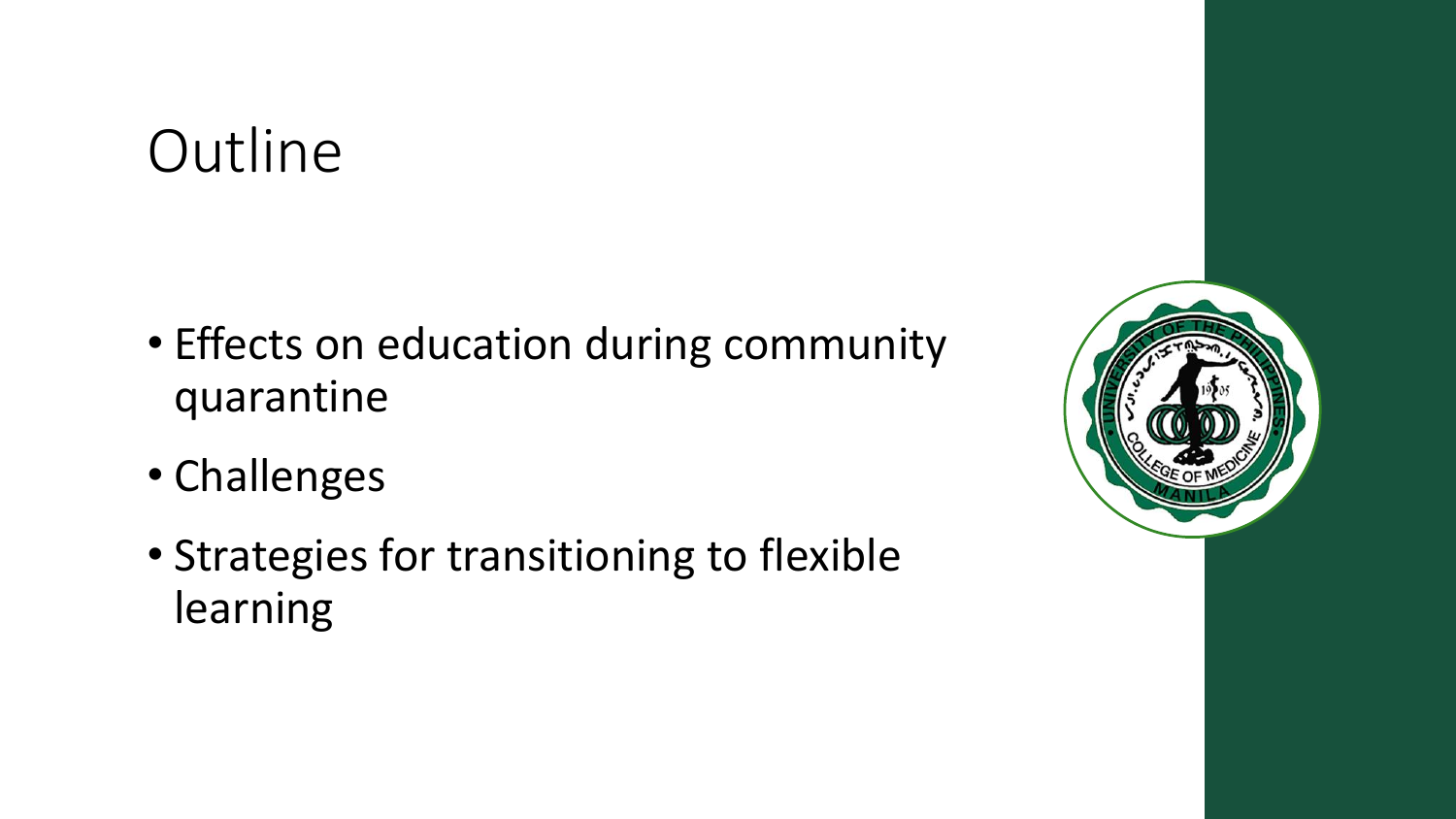# Effects on education during community quarantine

- Classes were suspended
- Faculty had to learn how to conduct online classes, and use the LMS and Zoom
- Alternative schedules and requirements were prepared
- Medical interns (final year medical students) volunteered to help

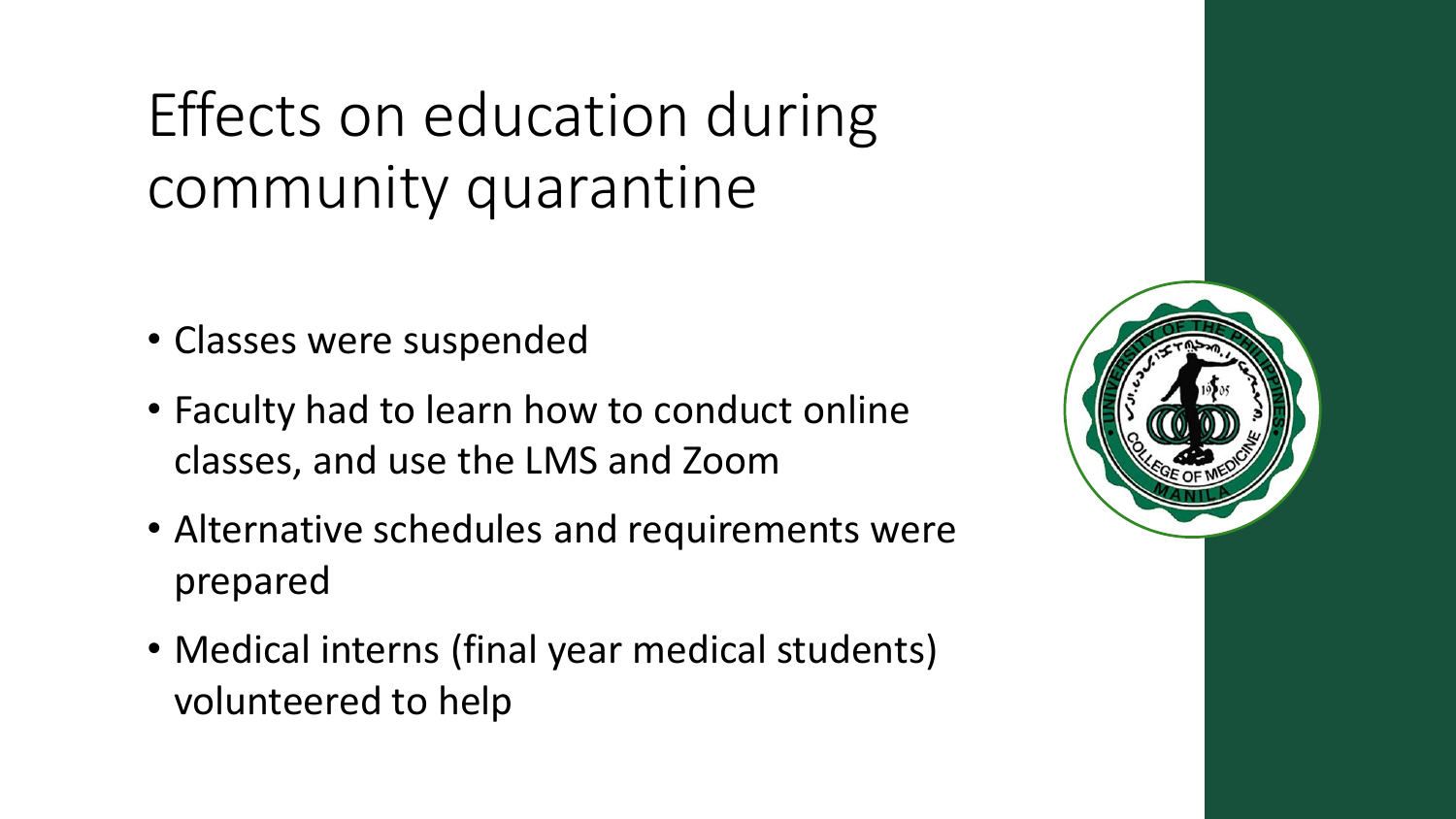# Effects on education during community quarantine

- Work from home status for staff
- University purchased a Zoom subscription for small group discussions and meetings
- Fear of uncertainty about their education and of contracting COVID-19 added to the mental health concerns of students

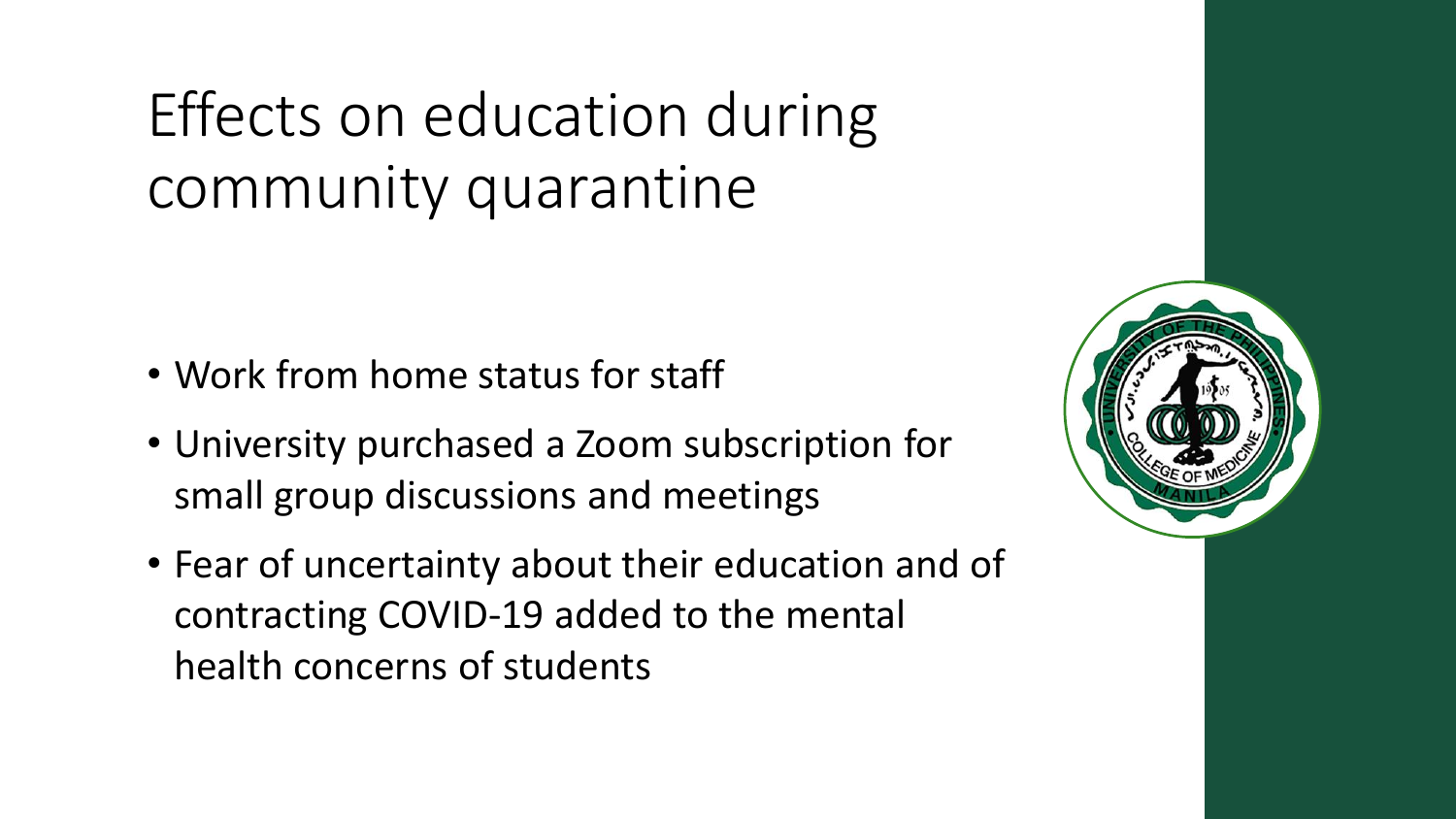# CHED Guidelines for HEIs

- Deploy available flexible learning and other alternative modes of delivery and assessment
- Select what was best based on available resources
- Exercise maximum consideration and leniency in submission of course requirements especially for those disadvantaged

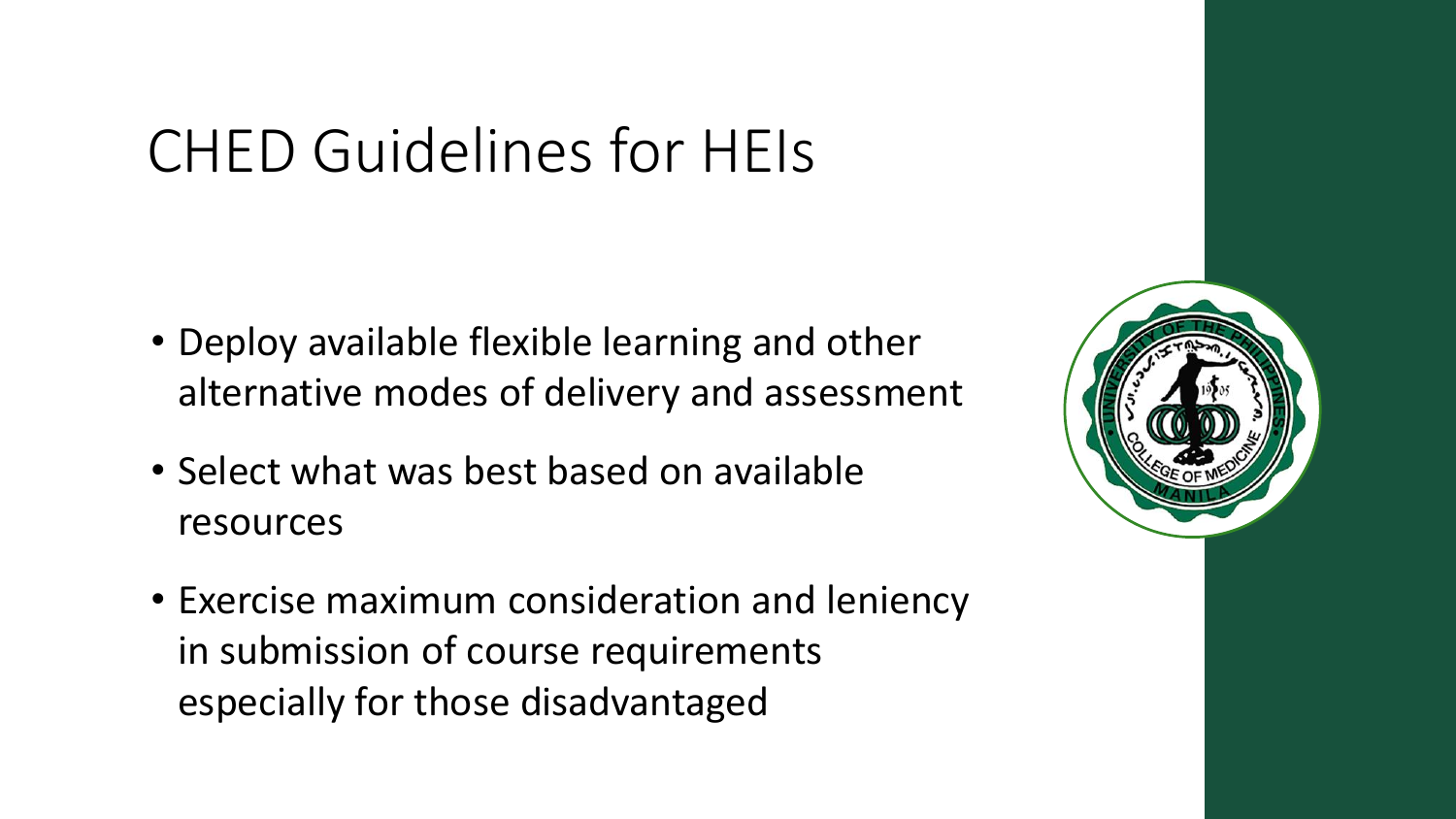## Challenges

- Internet infrastructure is insufficient for about 30% of students
- Prohibitive cost of internet access
- Lack of appropriate devices to access LMS
- Faculty learning curve is still steep regarding online teaching and assessment

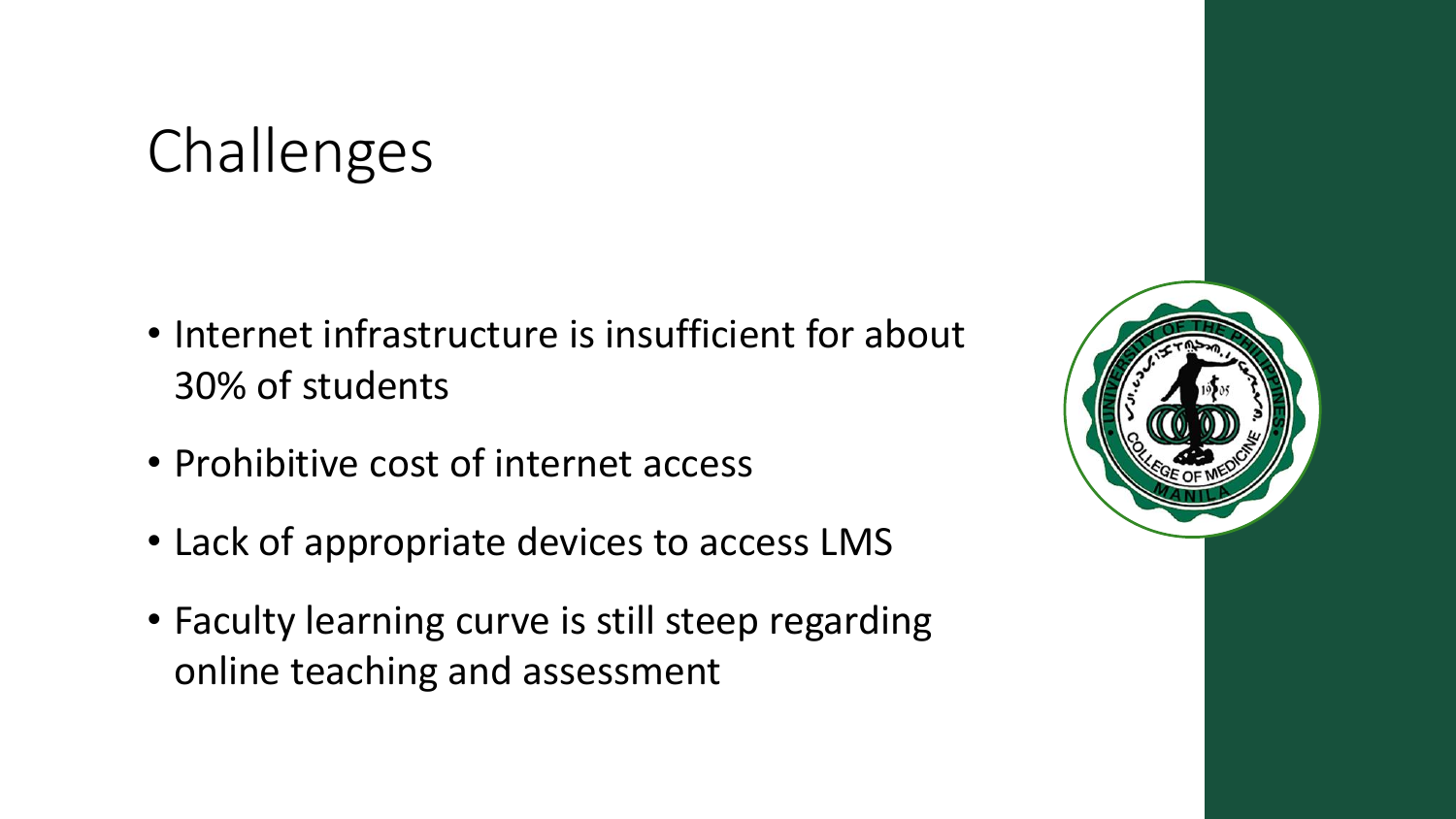## Challenges

- Faculty have conflicting demands between service, teaching and research
- Difficulty in selecting alternative learning and assessment strategies especially for clinical work  $\rightarrow$  inequity in grading (PASS vs. numerical grade)
- Insufficient staffing and time to produce learning material

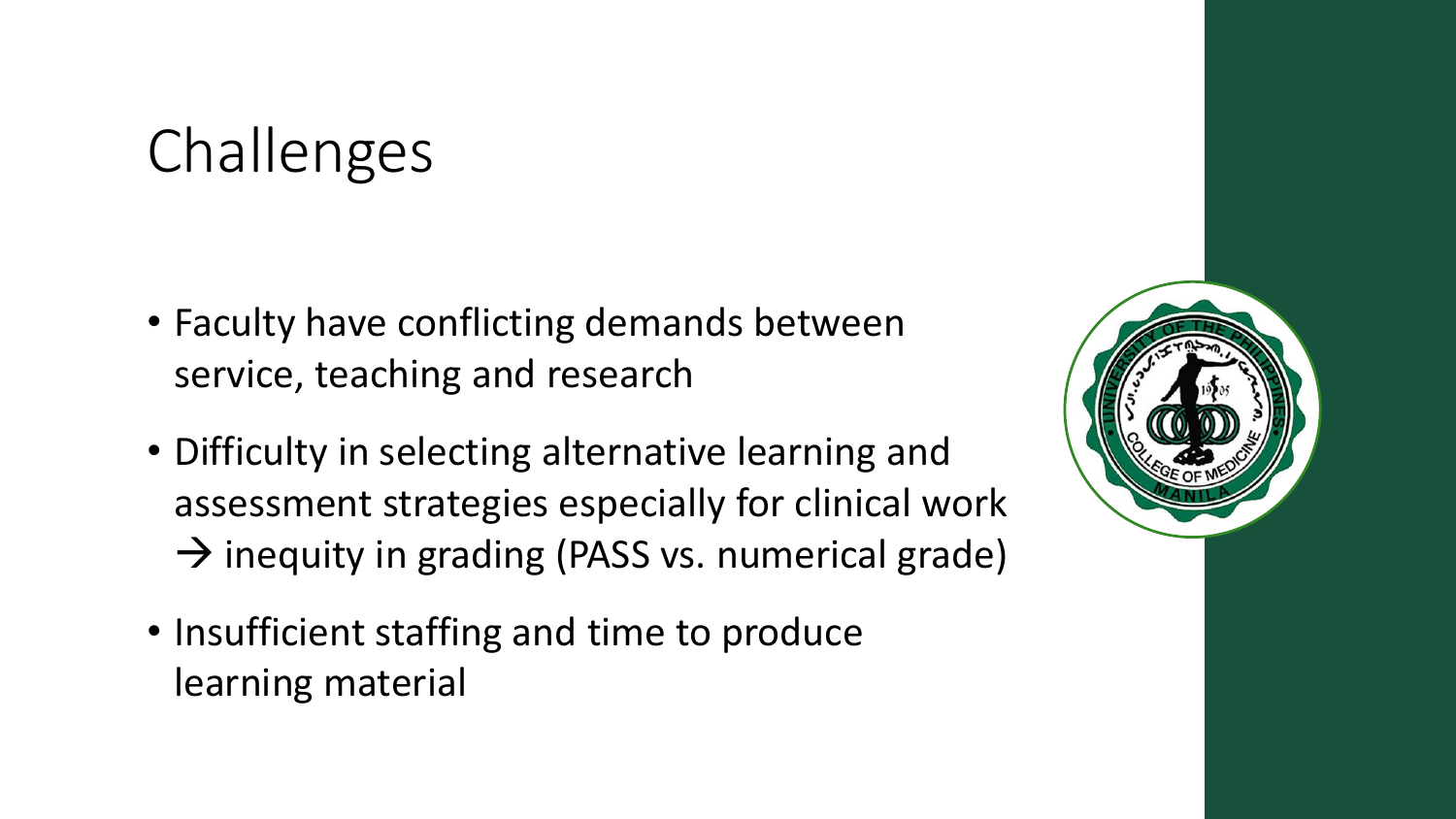

Adapting change and preparing for the "new" normal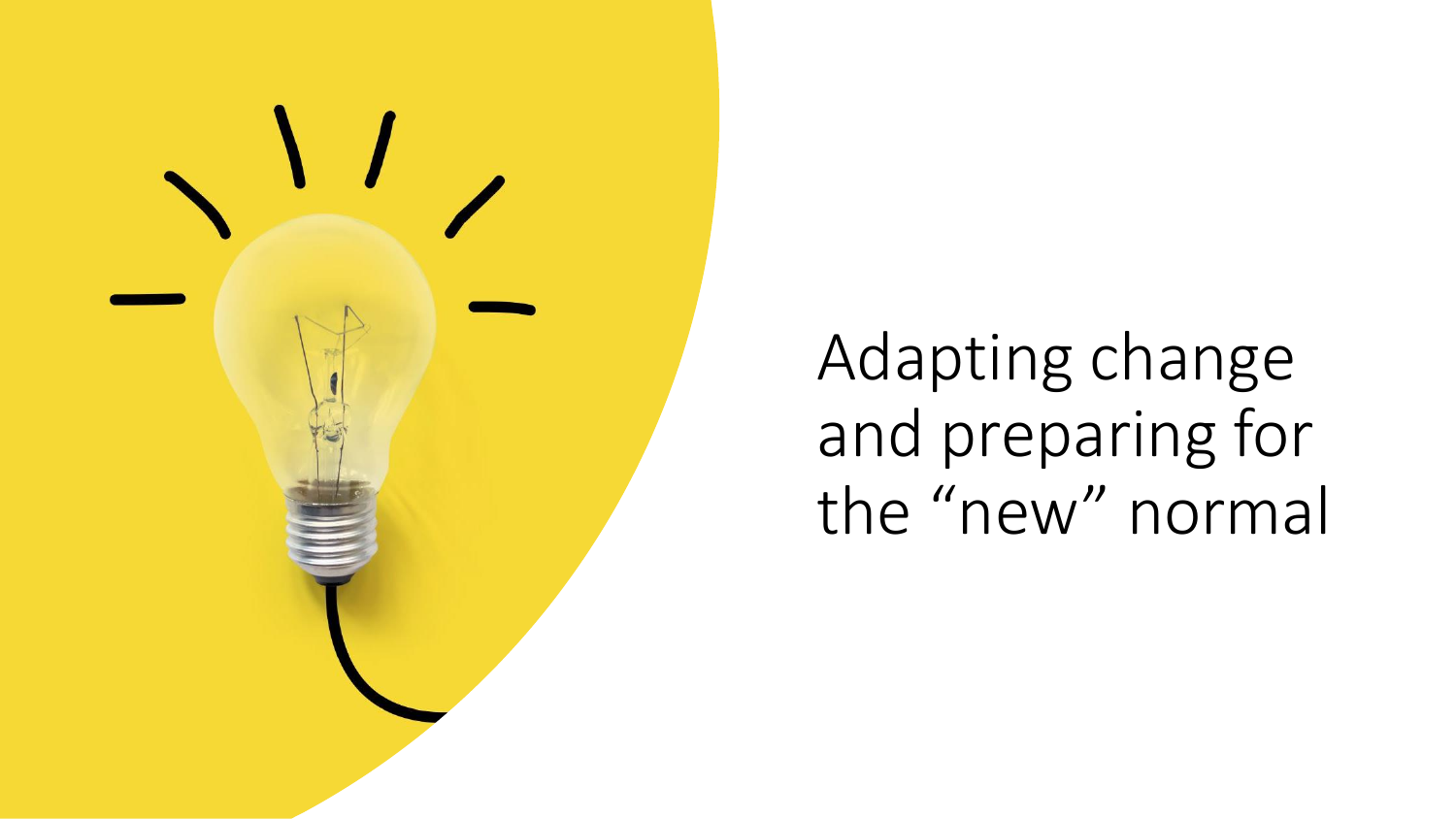# Strategies for transitioning to Flexible Learning: Policy makers

- Lobby for:
	- Better infrastructure to support e-learning
	- Increasing bandwidth especially in schools
	- Decreasing cost of internet subscriptions
	- Government subsidy of cost of internet services in state universities
- Review and update policies to foster greater equality in access to learning resources for disadvantaged groups

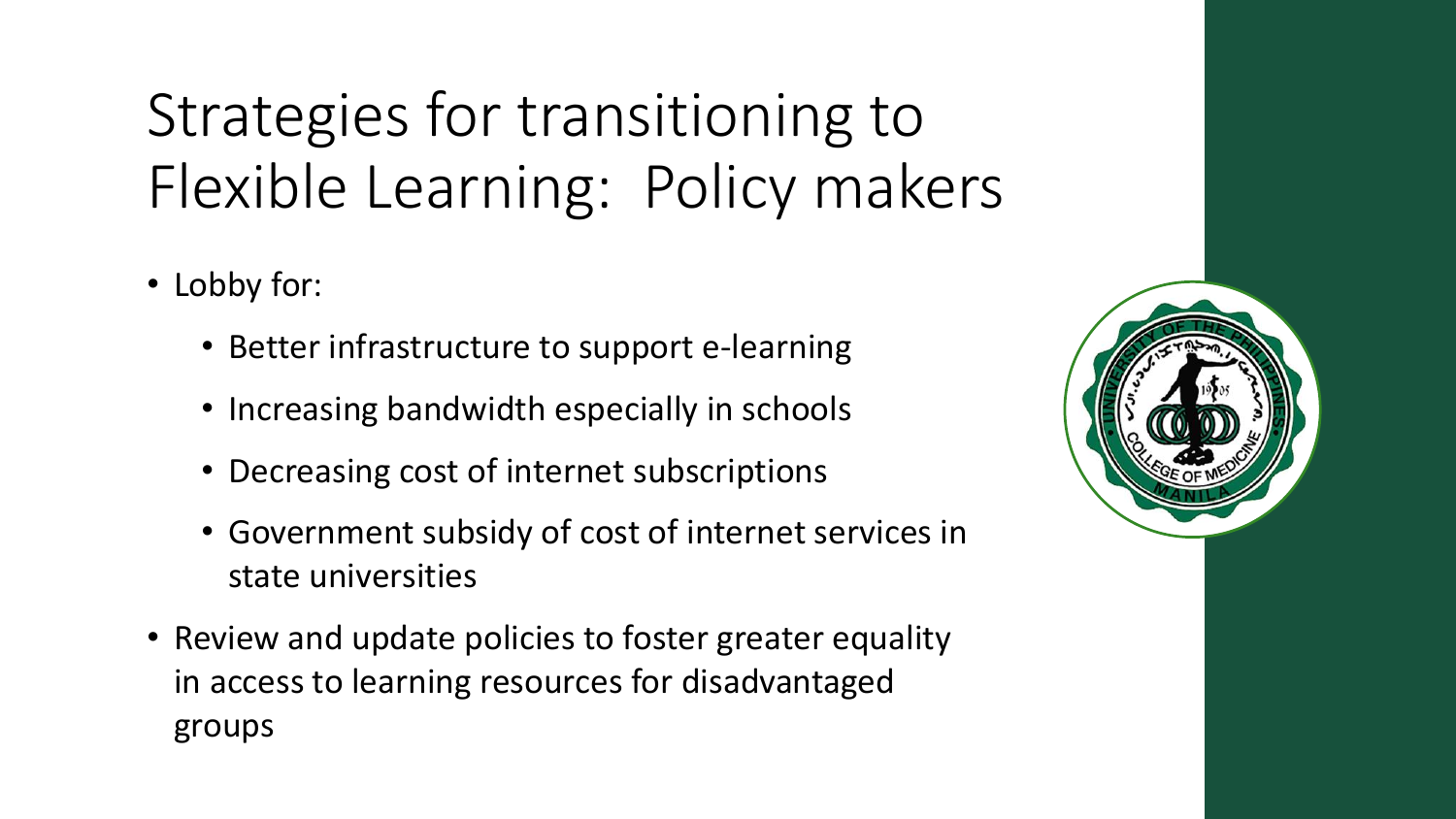#### Common Flexible Learning Strategies Cluster Discipline: **Doctor of Medicine**

| <b>Curricular</b><br><b>Requirements</b> | <b>Student</b><br><b>Category 1</b>                                              | <b>Student</b><br><b>Category 2</b>                                              | <b>Student</b><br><b>Category 3</b>                                              |
|------------------------------------------|----------------------------------------------------------------------------------|----------------------------------------------------------------------------------|----------------------------------------------------------------------------------|
| Internship/OJT/<br><b>Practicum</b>      | • Practicum to be done in<br>the local setting*                                  | • Practicum to be done<br>where available*                                       | • Practicum to be done<br>where available*                                       |
|                                          | • Paper cases or<br>prepared case<br>vignettes as patient<br>management problems | • Paper cases or<br>prepared case<br>vignettes as patient<br>management problems | • Paper cases or<br>prepared case<br>vignettes as patient<br>management problems |

\* There is no substitute for experiential learning.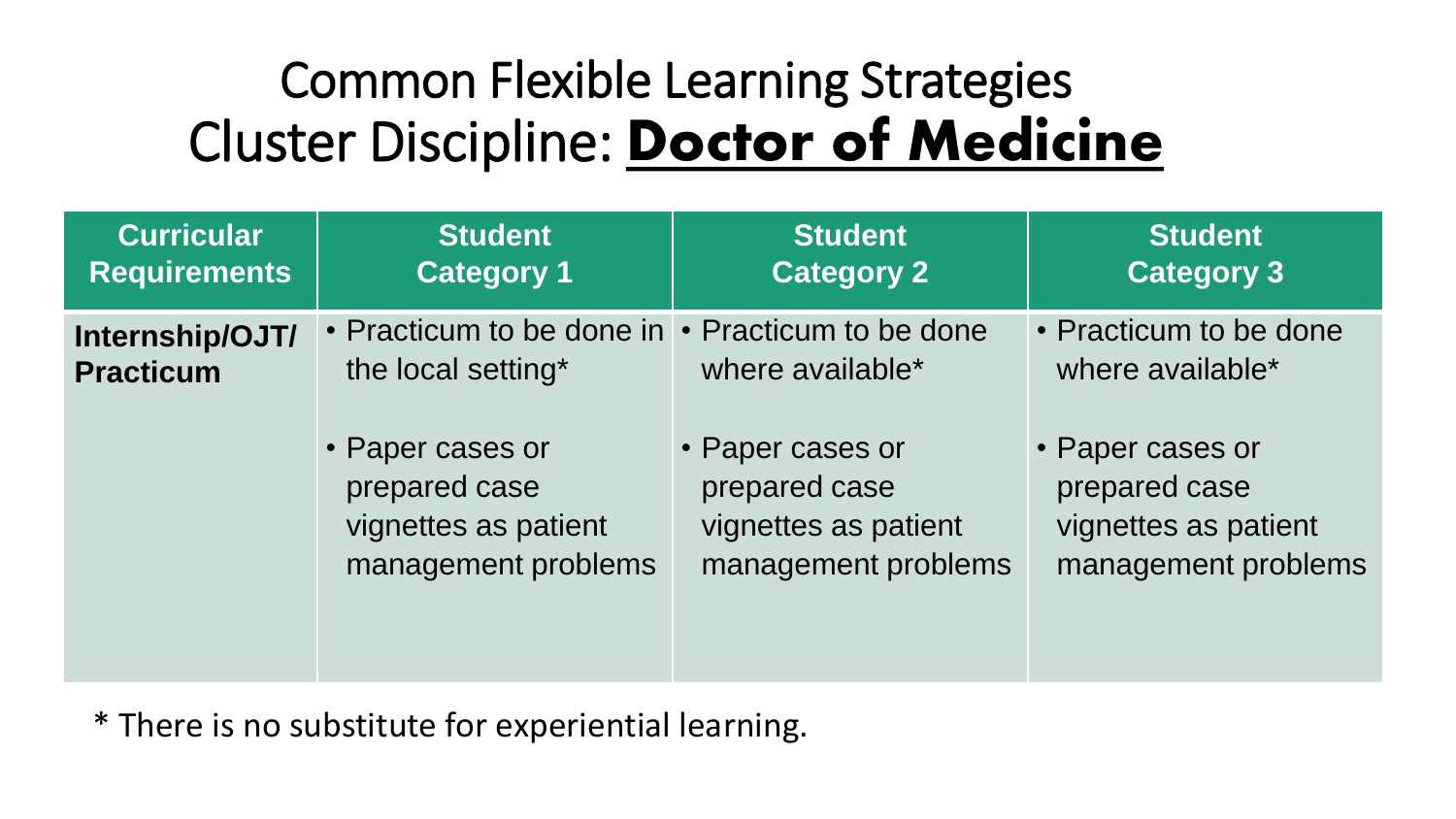#### Common Flexible Learning Strategies Cluster Discipline: **Doctor of Medicine**

| <b>Curricular</b>   | <b>Student</b>                                                                                                                                                          | <b>Student</b>                                                                                                                                                                                                                                                                                                 | <b>Student</b>                                                                                                                                                                                                                                                                                      |
|---------------------|-------------------------------------------------------------------------------------------------------------------------------------------------------------------------|----------------------------------------------------------------------------------------------------------------------------------------------------------------------------------------------------------------------------------------------------------------------------------------------------------------|-----------------------------------------------------------------------------------------------------------------------------------------------------------------------------------------------------------------------------------------------------------------------------------------------------|
| <b>Requirements</b> | <b>Category 1</b>                                                                                                                                                       | <b>Category 2</b>                                                                                                                                                                                                                                                                                              | <b>Category 3</b>                                                                                                                                                                                                                                                                                   |
| <b>Assessment</b>   | • Self-instructional modules (SIMs)<br>may contain self-assessment<br>exercises which can be sent to<br>teacher for feedback<br>• Paper and pencil long<br>examinations | • Formative self-assessment exercises<br>taken at students' own pace which can<br>be sent to teacher for feedback<br>• Time-limited Summative online<br>examinations (give more time in<br>anticipation of poor internet) via LMS,<br>OR via available software (e.g. Google<br>f, orms, Zip grade, Exam soft) | • Formative self-assessment quizzes<br>online sing LMS that can provide<br>immediate feedback to the learner<br>and can be taken at student's own<br>pace<br>Time-limited Summative online<br>examinations using deferred<br>feedback (students will get feedback<br>only after the exam is closed) |
|                     | • Portfolio                                                                                                                                                             | $\cdot$ E-portfolio                                                                                                                                                                                                                                                                                            | $\cdot$ E-portfolio                                                                                                                                                                                                                                                                                 |
|                     | • Projects/case discussion sent to                                                                                                                                      | • Projects/case discussion emailed to                                                                                                                                                                                                                                                                          | • Projects/case discussion which can                                                                                                                                                                                                                                                                |
|                     | teacher                                                                                                                                                                 | teacher                                                                                                                                                                                                                                                                                                        | be submitted via the LMS                                                                                                                                                                                                                                                                            |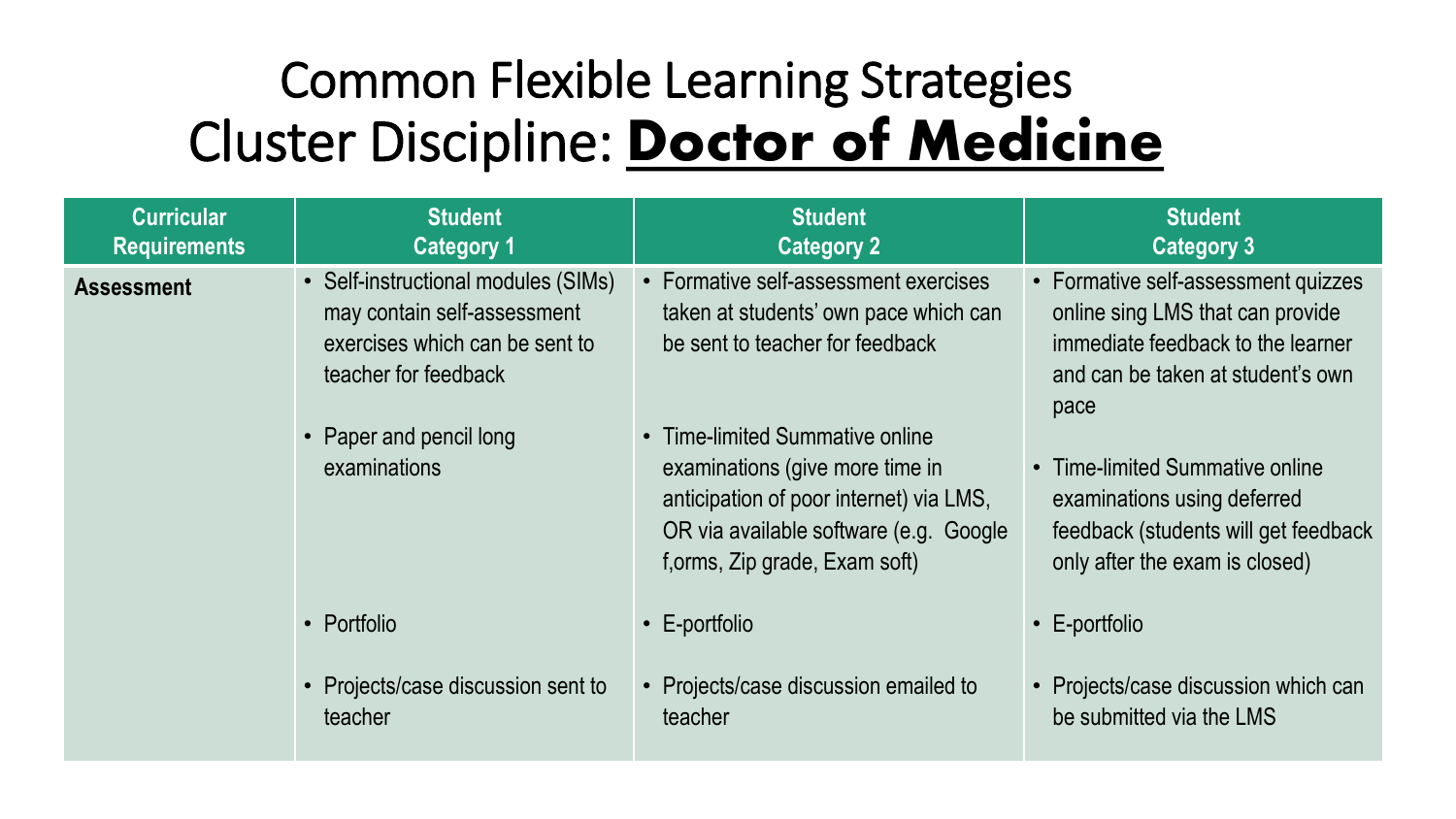### Strategies for transitioning to Flexible Learning: Medical schools

- Review and re-design the medical curriculum to include outcomes necessary to make blended learning succeed
- Survey student preferences for learning
	- Keep in touch with students' educational needs
	- Ensure consistent and relevant delivery of quality education
	- More efficiently utilize resources that students are likely to use

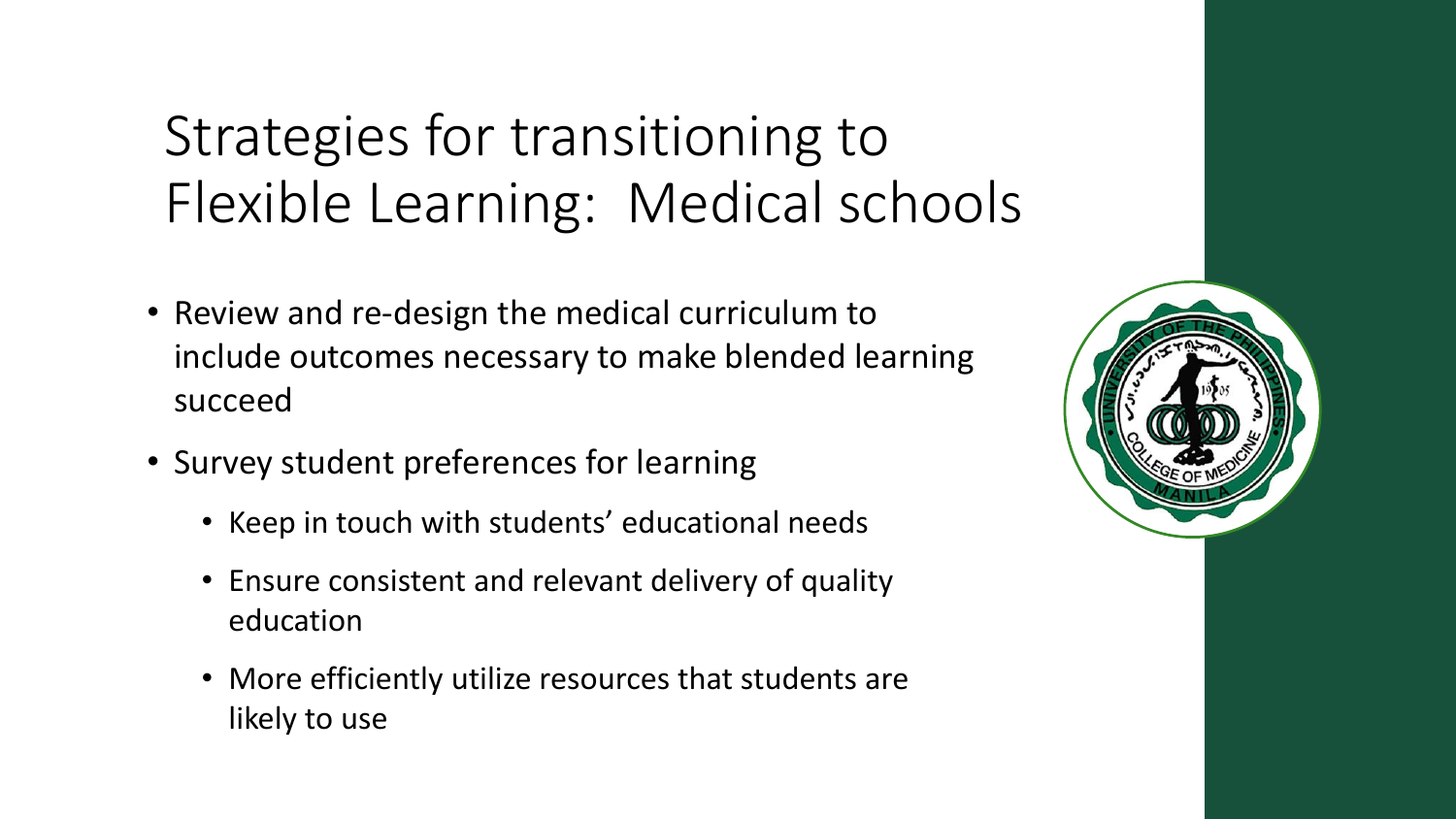Strategies for transitioning to Flexible Learning: Medical schools

- Provide reliable and supported instructional technology
- Train faculty, students and staff on flexible learning
- Curate content of open educational resources (OERs) and MOOCS
- Invest in IT staff availability for technical support (24/7)

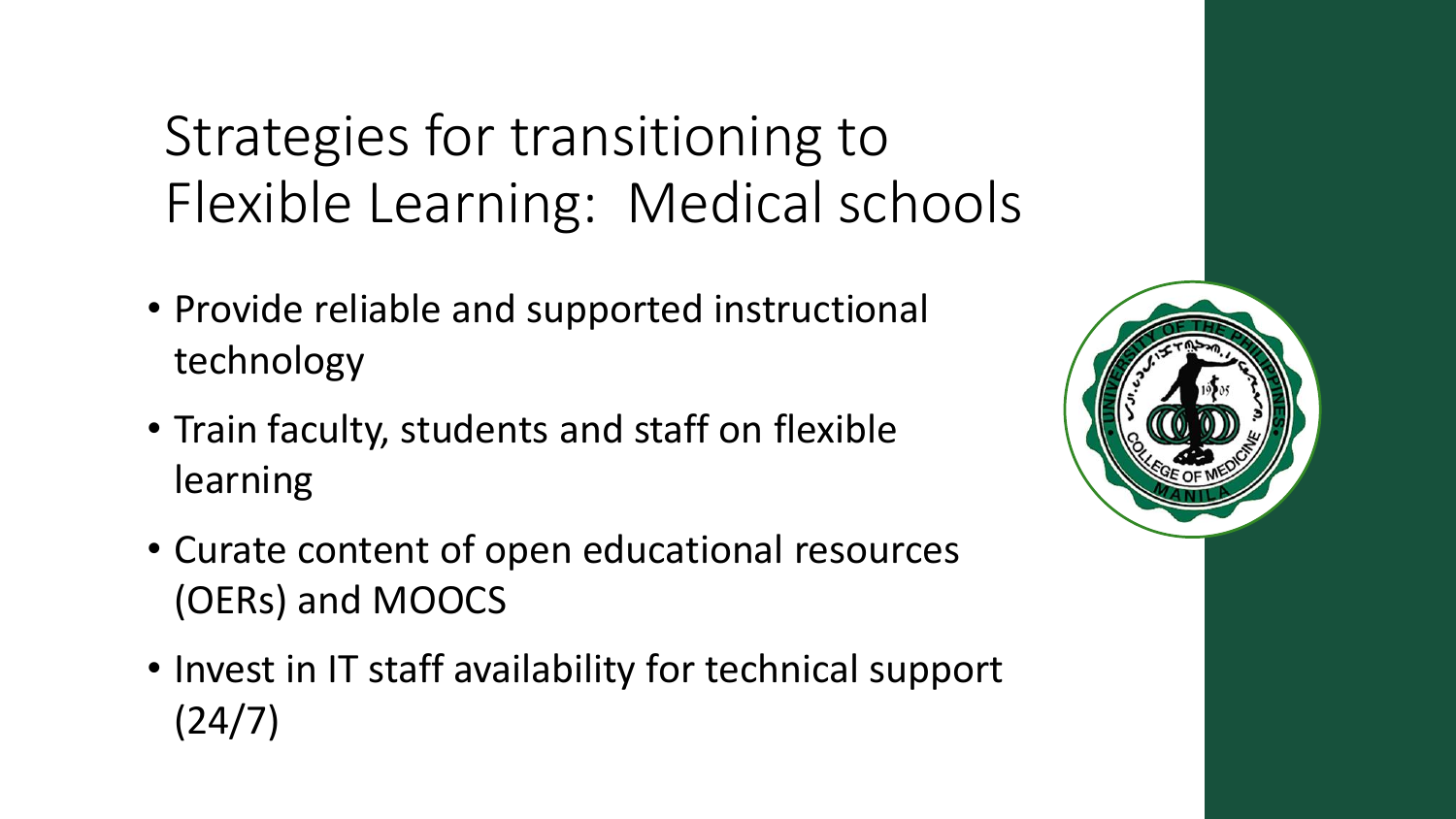#### Strategies for transitioning to Flexible Learning: Medical schools

- Create a relevant and reliable digital library of resources, e-books, webcasts for teacher and student use
- Ensure budget is available for purchasing and support of e-learning
- Purchase simulators for training students on required clinical / procedural skills to ensure patient and student safety